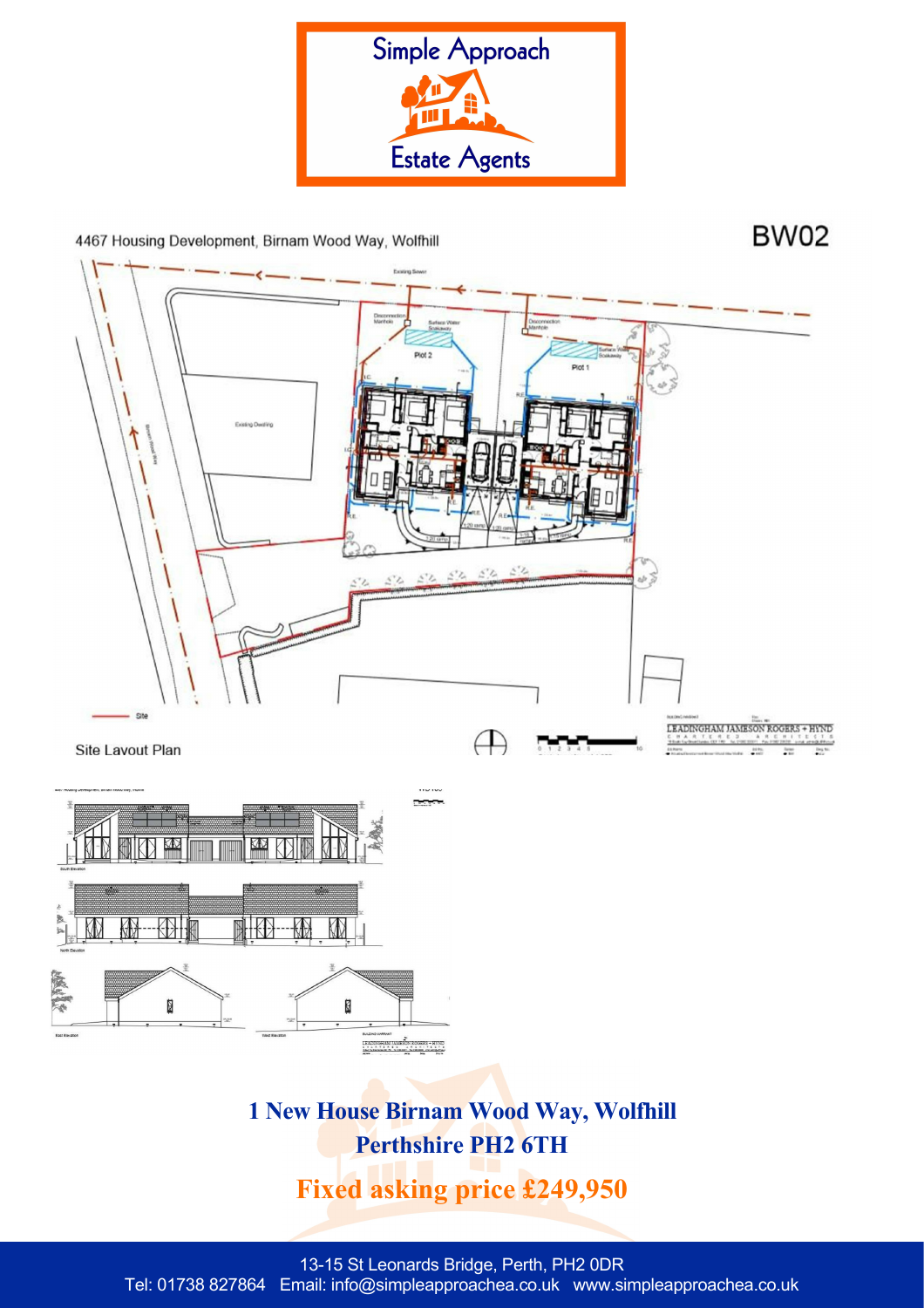\*\*\*STAMP DUTY PAID\*\*\*- The building work has now commenced with full planning permission in place.

Simple Approach are delighted to welcome to the market this absolutely outstanding link-detached bungalow on Birnam Wood Way to the Perthshire market. Set in the heart of the beautiful hamlet of Wolfhill between Blairgowrie and Perth without compromising locality to amenities found close to hand in either direction. This stunning property is to be of the highest quality once construction is complete in the coming weeks and as this family home has been designed and constructed by an independent builder, potential buyers are offered the very unique opportunity to purchase a new build bungalow with the added benefit of being able to decide on the interiors if reserved early, including the potential for a bespoke dining kitchen, hardwood doors, bathroom furniture and overall internal decoration. This particular area has been in high demand in recent years due to its idyllic semi-rural village setting and boasts a lovely mix of family homes all of different styles, sizes and construction with excellent kerb appeal from the outset.

## **Enquire**

En fepulable builder base onstructed a europp of independent regaller development a tero with the spillar dwith regulation and is way. and finishings fitted throughout each one. McKenzie-Burke Homes Ltds have taken great care in the construction of this link-detached property and attention to detail is apparent from start to finish with exquisitely-designed accommodation on the inside and attractive stonework externally. We encourage all potential purchasers to research previous properties built by McKenzie-Burke Homes to appreciate the high standard of home that is due to be on offer. drawings made available on this listing. For further Edinburgh. development is set to be popular. The property is currently under construction with full plans and architects information or for a more detailed descripion of the completed item please call the Simple Approach Office and arrangements can be made for you to visit the site and potentially meet with the builder to discuss next steps.

## **Location**

The small village of Wolfhill is based just 10 minutes outside the City of Perth and 10 minutes from the smaller Town of Blairgowrie, where a host of amenities can be found such as High Street shops and reputable schooling. A collection of houses all of different sizes, ages and construction nestle beautifully within the immediate area, creating a small community of its own.

For the commuter, the major Cities of Dundee & Perth are the motorway links towards larger Cities for those requiring easy access to Inverness, Aberdeen and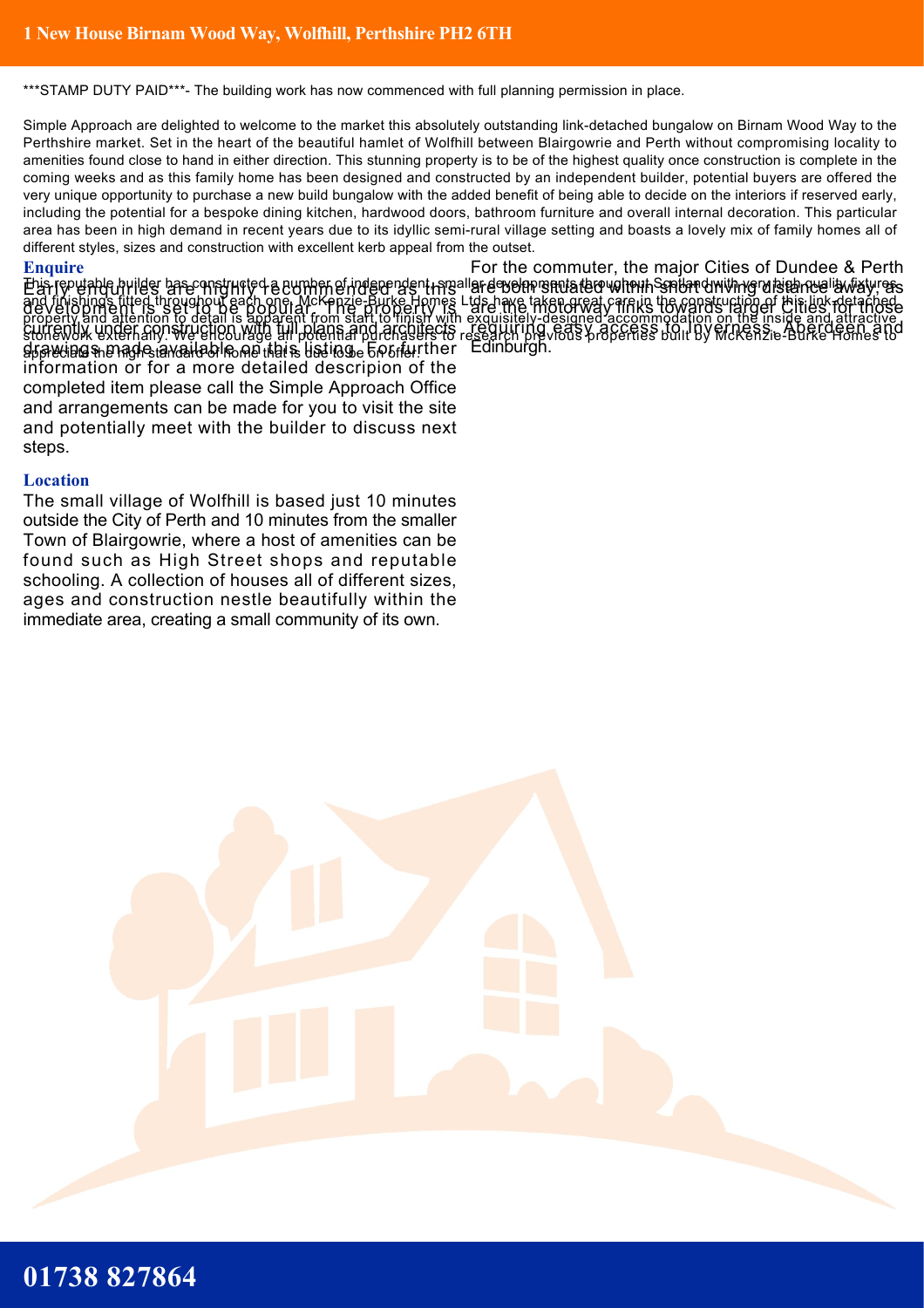

- 
- 
- 
- 
- 
- STAMP DUTY PAID BUILDING WORKS NOW COMMENCED
- Stunning Link-Detached Bungalow New Build Property- Sold Off Plan Opportunity to Select Own Fixtures & Finishings
- Private Attached Garage & Driveway Family Garden Surrounding Private Attached Gazing Glazing LPG Central Heating & UPVC Double Glazing